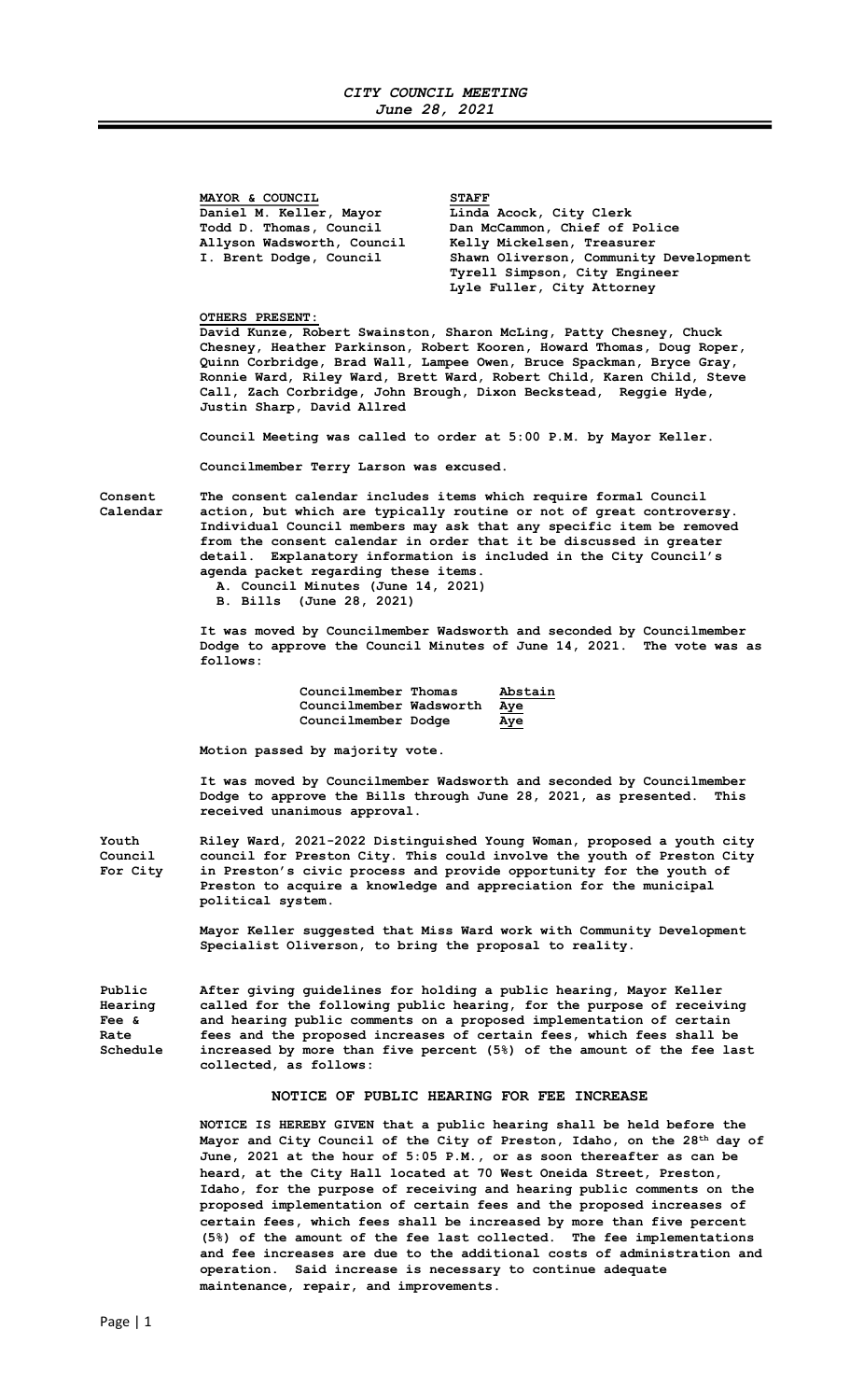Information regarding these fees may be obtained from the office of the City Clerk during regular business hours.

 All persons present will be given the opportunity to be heard. Written comments or objections may be submitted to the office of the City Clerk, 70 West Oneida Street, Preston, Idaho, 83263.

Dated this 27<sup>th</sup> day of May, 2021

## Linda Acock, Preston City Clerk

 $\mathcal{L}_\text{max} = \frac{1}{2} \sum_{i=1}^{n} \frac{1}{2} \sum_{i=1}^{n} \frac{1}{2} \sum_{i=1}^{n} \frac{1}{2} \sum_{i=1}^{n} \frac{1}{2} \sum_{i=1}^{n} \frac{1}{2} \sum_{i=1}^{n} \frac{1}{2} \sum_{i=1}^{n} \frac{1}{2} \sum_{i=1}^{n} \frac{1}{2} \sum_{i=1}^{n} \frac{1}{2} \sum_{i=1}^{n} \frac{1}{2} \sum_{i=1}^{n} \frac{1}{2} \sum_{i=1}^{n} \frac{1$ 

Publish: June 2, 2021 and June 9, 2021 in The Preston Citizen

 Mayor Keller started the public hearing with a statement, providing a brief background of the city's culinary water system. Preston initially obtained the water supply via deep wells, and the citizenry had open wooden tanks installed in the attics of their houses, that held approximately 200 gallons. This was adequate until the typhoid epidemic of 1909 that took the lives of many citizens. The Board of Health immediately condemned the wells, and ordered a water system to be built. In 1912 a water source was found and negotiated. Funds were raised through bonds. The cost was \$57,000. The water source was Birch Springs. It was estimated, at the time, that the new water system would provide sustenance for a community of 5,000 to 10,000 people. At this time, there was a population of 1,274 people. The water system has provided water to the citizens of Preston for approximately 110 years. It has been improved throughout the years, but it is a singular line, and cause for concern is the need of a secondary "supplementary" culinary water source to enhance Preston City's culinary water needs. City Council has budgeted money to develop a supplementary source.

 Preston City's geographical area is in a drought. And, while current water supply is adequate, the Cub River Irrigation Company has reduced the water supply to Preston City, and as a community, we should work to preserve our culinary water supply.

 Engineer Simpson explained that Preston City has water rights with Bergquist Springs, Ranger Springs and Birch Springs. The point of diversion is Bergquist Springs. In the wintertime, Preston City has additional water rights. In spring/summer, our water rights become fewer. Cub River Irrigation does allow Preston City to have additional water, beyond our water rights, when it is water is abundant. If there isn't extra water, they will cut our water allotment to what our water rights allow. They have already done this, for this year.

 Because of low snow pack, the aquifer that's under the ground was low, and late filling this spring.

 Engineer Simpson explained changes to the resolution, as follows. Dog chipping and surrender of animals is being added. Building permit application fees, building permit appeal application fees, and the downtown parking funds are being added. There is proposed increases of annexation applications, development agreements, rezone application, special use and variance applications, and water and sewer connection fees. The water allotment of 50,000 is proposed to decrease to 40,000 and the overages beyond the allotted 40,000 gallons will increase.

 Engineer Simpson explained that the implementation of the building permit application fee, appeal fee, and the increase in agreements is due to city staff doing several reviews, as well as staff walking the applicants through the process and helping them get the forms and/or documents submitted.

 The raise in the cost of water and sewer connections are to cover costs, maintenance and replacement, and keep up to market value.

 The decrease in the allotment of water per month is a goal of conservation. As well, if the city applies for grants, the Department of Environmental Quality closely monitors the allowed water, and user rates.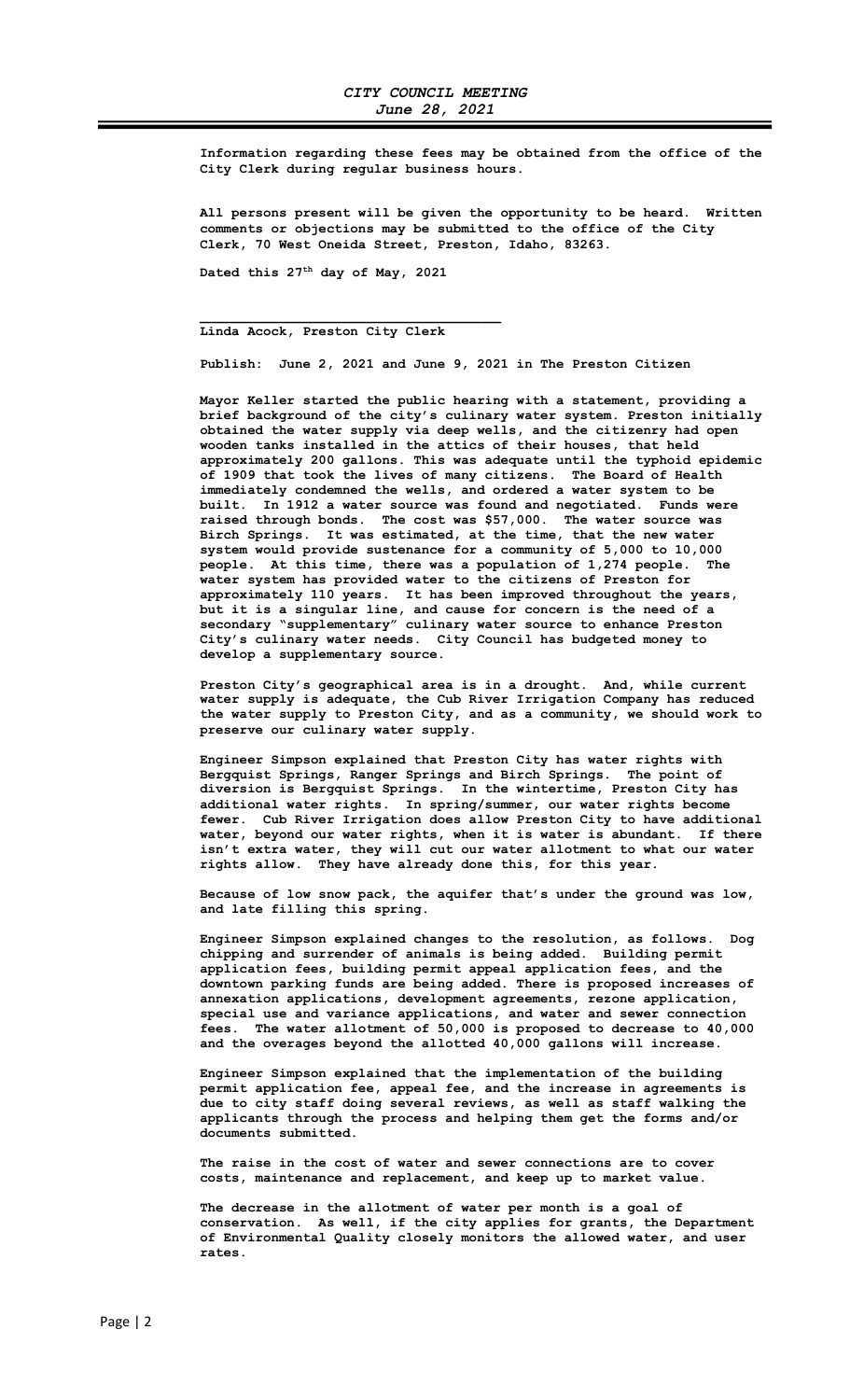Councilmember Dodge asked Engineer Simpson to expand on the market value.

 Engineer Simpson explained that all surrounding communities charge substantially more for their water and sewer connections. The norm for our area is \$10,000. We are only increasing from \$2,500 to \$5,000. Most surrounding communities allow for 10,000 gallons per month, while Preston City is still allowing up to 40,000 gallons. We are staying well below the market value.

 Mayor Keller asked for supportive comments from those in attendance. There being none, he asked if written testimony had been received in the City Clerk's office. Clerk Acock stated that there were no supportive written comments.

Mayor Keller asked for neutral comments from those in attendance.

 Brad Wall, Preston, stated that he recognizes the need for action. Raising the fees for the water and sewer connections is prudent, and that those who use extra water should be the ones that pay extra. He stated that this is serious increase, and there should be factual data backing the amounts for the increase.

 Howard Thomas, Preston, stated that he is concerned about the equity for the base amounts, for all citizens of Preston. He understands the need for the supplemental water source and he wants assurance that the money earned from the overage fees will be spent for infrastructure and he wants the council to be accountable.

 Dixon Beckstead, Preston, stated that something does need to be done. This matter has been kicked down the street for too long. He asked the council to use the additional income from the overages wisely.

 Heather Parkinson, Preston, stated that she was on the water committee that recommended the supplementary water system. This may not be the best plan, but something is being done, and it's a step in the right direction. Water conservation is necessary.

 Robert Kooren, Preston, stated that he sees three problems. Use, growth, and emergency.

 Chuck Chesney, Preston, stated that he came to Preston from California twenty years ago. He remembers water being rationed in California. We can't go on using and wasting water.

 David Allred, Preston, stated that he is confused as to what the vision is. He agrees that conservation is important, but doesn't understand why the city continues to allow multi-family, and large development.

 Brad Wall, Preston, addressed the mayor's comment about the 1912 estimate that there would be enough water to provide a population of 10,000 people. But, back then, you didn't take elaborate baths or showers, they didn't do lush landscaped yards. If those were taken out of the equation, there would be enough water supply for a population of 10,000.

 There being no further comments, Mayor Keller asked if any neutral comments had been received in the City Clerk's office. Clerk Acock stated that no written neutral comments had been received.

 Mayor Keller asked for comments from those in attendance, in opposition of the proposed increases and implementation of fees.

 Quinn Corbridge, Preston, asked if the Council had considered going to the odd/even address watering days, instead of dropping the allowed monthly gallons by 10,000. He also suggested a moratorium on building. He asked if, after the drought is over, will the council raise the allowed monthly gallons back to 50,000.

 Mayor Keller stated that the odd/even day watering system didn't conserve water, and in some instances residents open hose watered their lawn and used more. He responded that he doesn't have a problem with raising the monthly gallons back to 50,000, but he doesn't foresee this happening.

 Lampee Owen, Glendale, stated that Glendale doesn't allow any new water connections, and that Preston City should consider doing the same.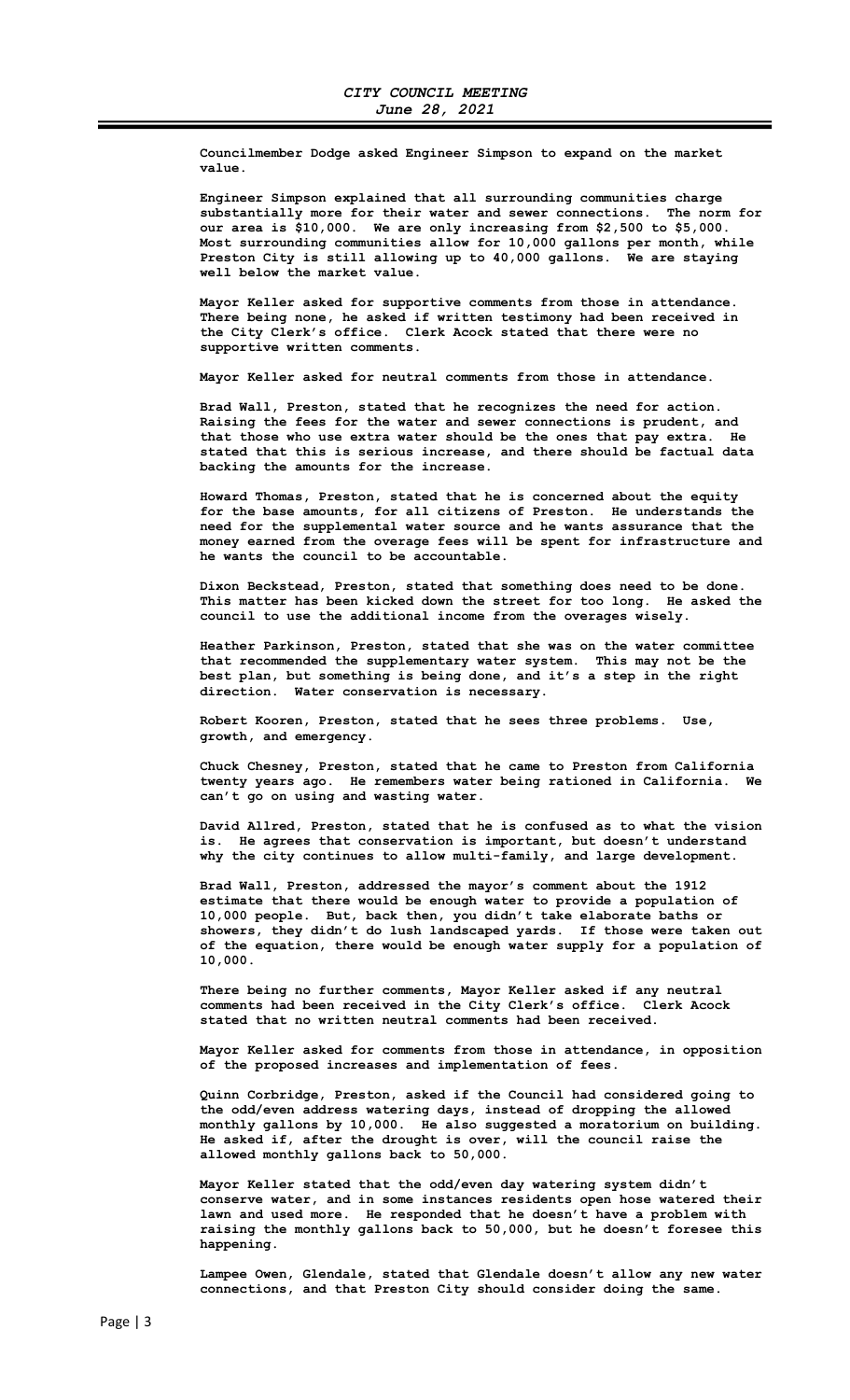Reggie Hyde, Preston, feels that the city is giving a break to the landlords of multi-family dwellings by only charging half the rate for additional units. He is a single man, he doesn't use much water, and feels that he shouldn't be charged as much as a large family.

 John Brough, Preston, stated that he understands dropping the monthly allotment, but doesn't see what raising the rates has to do with water conservation.

 Zach Corbridge, Preston, asked if there was a provision in the resolution that the reduction of monthly gallons is for this year only? He asked if the council had considered a flat rate for the water instead of the base rate.

> There being no further public comments, Mayor Keller asked if the City Clerk's office had received any written comments in opposition to the proposed resolution.

 Clerk Acock stated that there was one written comment, received from Robert Kooren.

 Clerk Acock read the statement from Robert Kooren into the record. (A copy of the Statement follows Minutes)

 Attorney Fuller addressed Mr. Corbridge's suggestion for a moratorium by stating that building moratoriums must be approached carefully as a governmental agency as it may infringe on property rights, and property owners do have rights to develop upon their property. There are certain steps and procedures a local government has to go through to impose a moratorium, and most of the time the reasons given don't meet the procedure.

Mayor Keller asked Attorney Fuller to comment on impact fees.

 Attorney Fuller explained that impact fees, in general, need to be reasonably related to the governmental purpose for imposing the fee. Otherwise, it is just a fourth amendment taking under the constitution.

 Mayor Keller stated that the City of Blackfoot allows for 10,000 gallons per month. The City of Dayton, 30,000 gallons. Downey, Fairfield and Franklin allow for 10,000 gallons. Hailey doesn't have an allotment, they charge a flat rate. Heyburn allows 3,000 gallons per month, Malad is 5,000. Pocatello allows 25,000 gallons. He explained that in the list of over 50 Idaho cities, there is only one city that allows over 40,000 gallons per month.

 Mayor Keller commented that last March, we had residual tremors from the earthquakes in Soda Springs. The movement from the quake caused line damage and required significant repairs. Preston City crew was able to fix the breaks and damage. In March, during that 24 hour period, our 4½ million gallon water tanks nearly emptied. We do have options where we feel like we can obtain about 500 gallons of supplementary water. The council is budgeting for the city to obtain that water source. The city engineer has done some calculations of the bear minimum our city needs for emergency water, and it is 450-500.

 We need common sense continuity. We need the proper infrastructure to grow. City Council is committed to managing Preston City's resources.

This is a tough decision. There has been very good input and advise.

 Councilmember Thomas stated that the decision being made is not autocratic nor mandated. Instead, it asking for conservation and preservation of our culinary water.

 It was moved by Councilmember Thomas and seconded by Councilmember Wadsworth to close the public hearing and open the meeting for discussion amongst the city council. The vote was as follows:

| Councilmember Thomas    | Aye        |
|-------------------------|------------|
| Councilmember Wadsworth | <u>Aye</u> |
| Councilmember Dodge     | Aye        |

Motion passed by unanimous vote.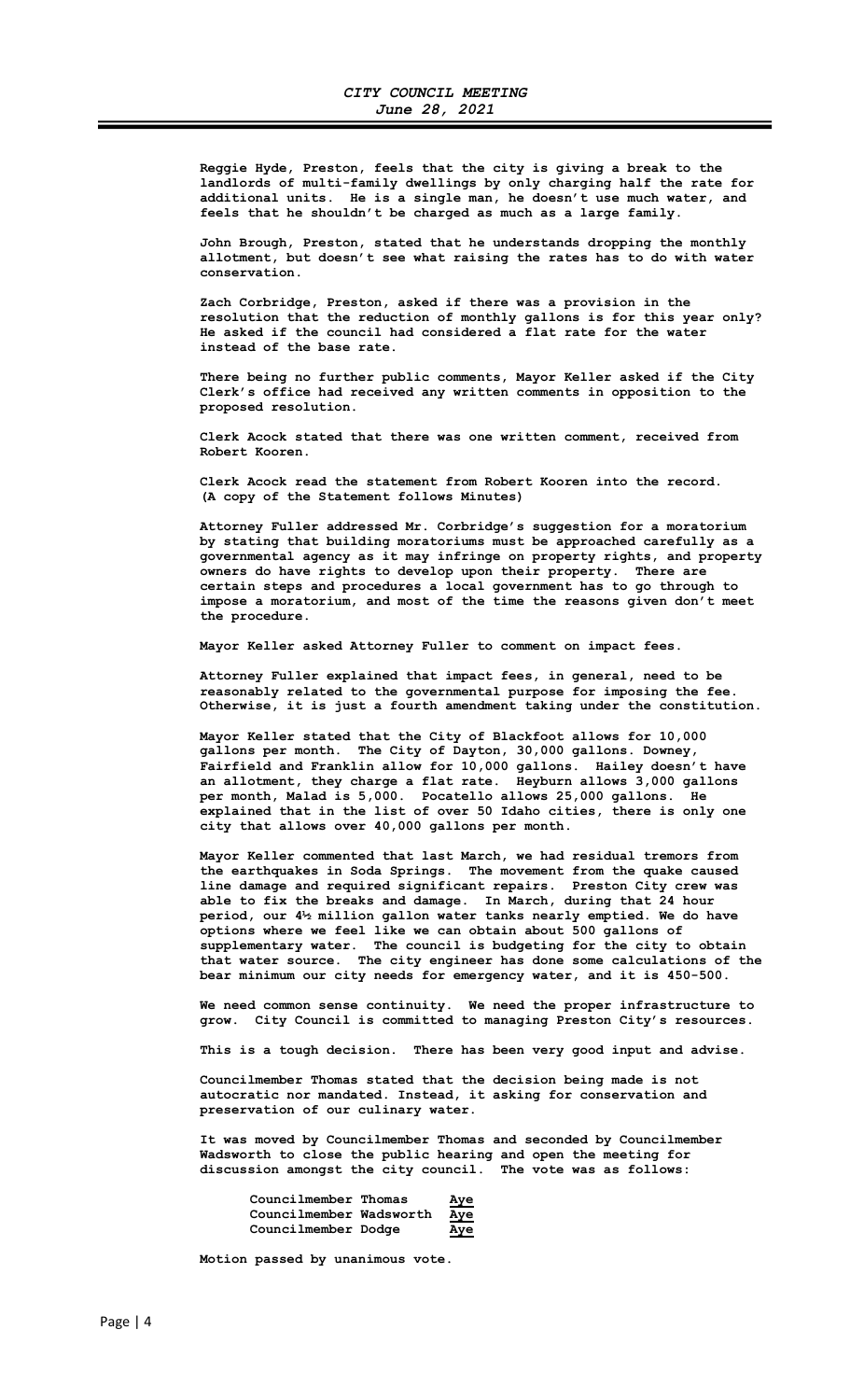Mayor Keller stated that there has been excellent comment and input received.

 Councilmember Dodge asked Engineer Simpson about the equality of the water usage increase.

 Engineer Simpson explained that with multi-family apartments, they pay the base rate, along with an additional fee for each unit. They do not get more gallons than that of a single family residential.

 Councilmember Dodge asked Treasurer Mickelsen, what the money that comes in from the water overage can be spent on.

 Treasurer Mickelsen explained that any money that is collected for the water, must be applied to the water fund.

 Councilmember Wadsworth commented that council does appreciate the comments and concern that were brought up at the meeting, as every voice matters, and this is not an easy decision. Sustained growth means that maintenance, upkeep, and continual improvement of infrastructure are necessary.

 Councilmember Thomas stated that the incentive to conserve water is built into this resolution. He does favor the increase in connection fees, building permit application fees, and the reduction of monthly allotment from 50,000 to 40,000, but is not in favor of increasing the overage fees.

 Councilmember Dodge asked if there is an estimate of how many people go over in the summer time and if many of these are elderly people.

 Clerk Acock stated that approximately 50 connections will go over the 50,000 gallons, and that amount will more than double when the allotment is reduced to 40,000 gallons. As for how many elderly residents will be effected, there are too many variables to say. The yard size, watering habits, household size, etc., vary throughout the city.

 Mayor Keller asked Attorney Fuller if the council could consider Councilmember Thomas's recommendation of lowering the monthly allowance, but not raising the overage rates.

 Attorney Fuller, advised that, since this is a resolution, the public hearing has been held, and public input has been given, the council could entertain the suggestion.

Councilmember Dodge thanked everyone for the comments and input.

| <b>Resolution</b><br>#131<br>License<br><b>And Fee</b> | It was moved by Councilmember Dodge and seconded by Councilmember<br>Wadsworth to approve Resolution 131, as written and presented. The<br>vote was as follows:      |  |  |  |  |
|--------------------------------------------------------|----------------------------------------------------------------------------------------------------------------------------------------------------------------------|--|--|--|--|
| Schedule                                               | Councilmember Thomas<br><u>Nay</u>                                                                                                                                   |  |  |  |  |
| & Water and                                            | Councilmember Wadsworth Aye                                                                                                                                          |  |  |  |  |
| Sewer Rate                                             | Councilmember Dodge<br>Aye                                                                                                                                           |  |  |  |  |
| Schedule                                               |                                                                                                                                                                      |  |  |  |  |
| Motion passed by majority vote.                        |                                                                                                                                                                      |  |  |  |  |
|                                                        | (A copy of the Resolution follows Minutes)                                                                                                                           |  |  |  |  |
| Planning<br>& Zoning<br>Update                         | Planning and Zoning Commissioner Fred Titensor gave the council a brief<br>update on the progress of the Planning and Zoning Board.                                  |  |  |  |  |
|                                                        | They've recommended the passage of the remaining elements of the<br>Comprehensive Plan. That should be coming for public hearing before<br>the city council shortly. |  |  |  |  |
|                                                        | This fall the commission plans to review and study the planned unit<br>development ordinance.                                                                        |  |  |  |  |